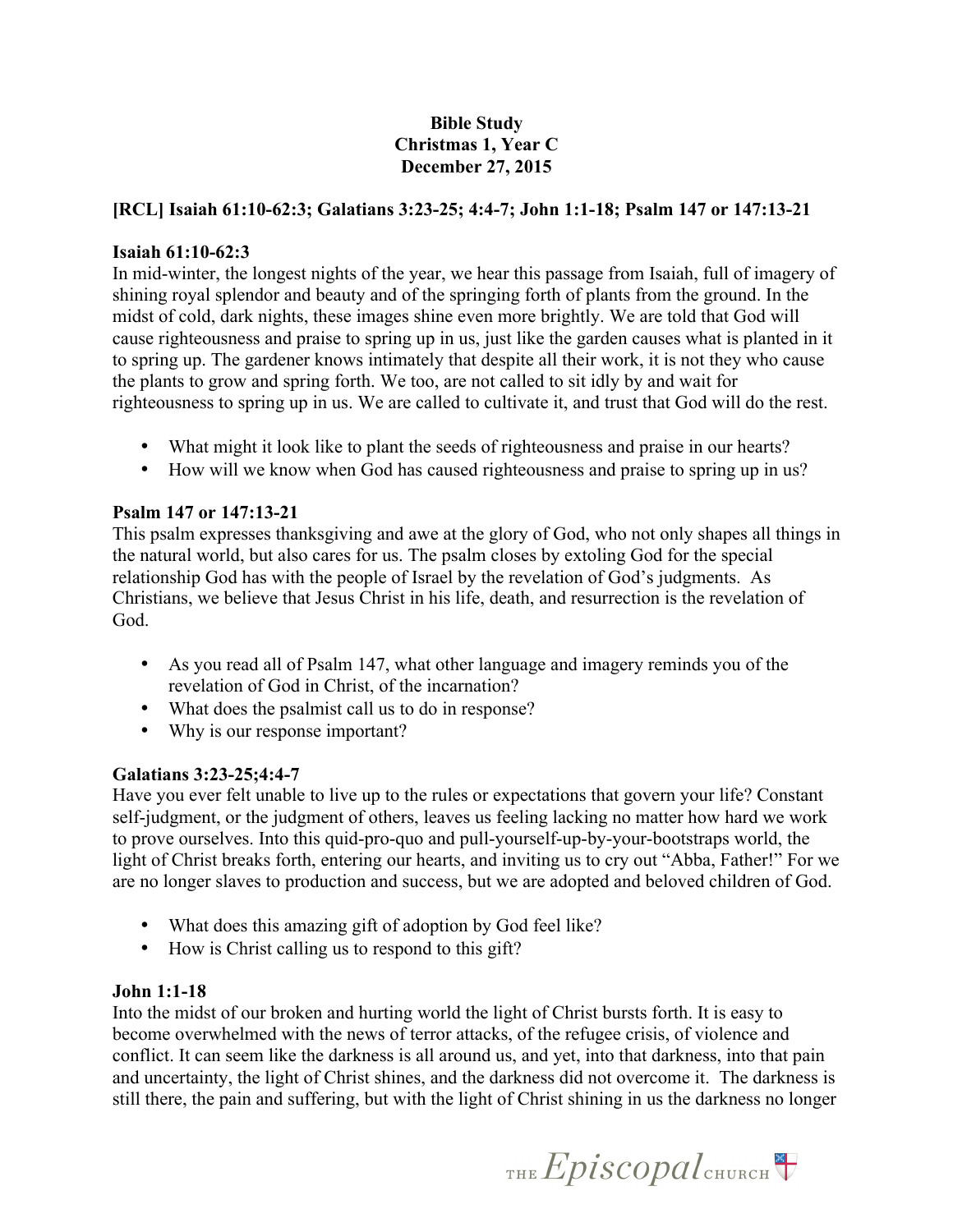has the power to overcome us. The incarnate one, who became one of us, walks with us through these times of pain, and calls us to follow him, not driven by fear into places of comfort and safety, but to lay down our fear, and to go out into the world to love and serve.

- What difference does the light of Christ make in your life?
- What might following Jesus look like, in light of a current event that has been troubling you?

## *Written by Robin Denny*

*Robin is a student at Virginia Theological Seminary (M.Div 2017), from the diocese of El Camino Real. She is an agriculturalist, and has served as a missionary for the Episcopal Church in Liberia and South Sudan. Before attending seminary she served as a lay church-planter and youth leader.*

*Published by the Office of Mission Communications of the Domestic and Foreign Missionary Society, 815 Second Avenue, New York, N.Y. 10017.* 

THE Episcopal CHURCH